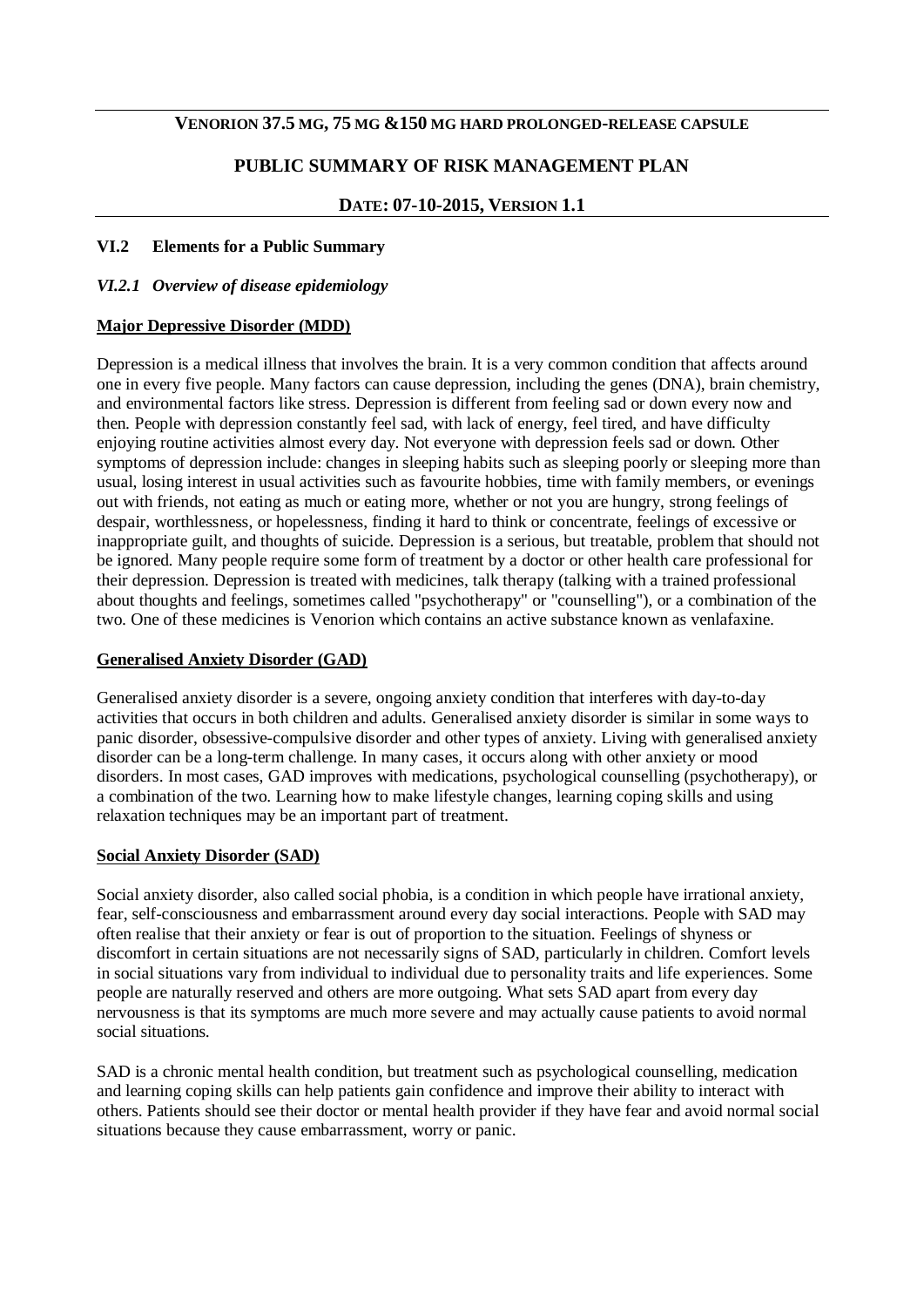## **Panic Disorder**

Panic disorder is a condition in which people experience repeated, often unpredictable panic attacks. A panic attack is a sudden episode of intense fear that may trigger severe physical reactions, which occurs when there is no real danger or apparent cause. Panic attacks can be very frightening. When panic attacks occur, patients might think they are losing control, having a heart attack or even dying. Many people have just one or two panic attacks in their life-times, perhaps during stressful situation ends, but don't have persistent attacks. Panic disorder is a chronic mental health condition, but treatment such as psychological counselling, and medication can help patients. Patients should see their doctor or mental health provider if they have unpredictable fear. Panic disorder can be very distressing, but treatment can be very effective.

## *VI.2.2 Summary of treatment benefits*

Venorion is a prescription medicine used to treat major depressive episodes, generalised anxiety disorder, social anxiety disorder and panic disorder. It belongs to a class of medicines known as SNRIs (which stands for serotonin-norepinephrine reuptake inhibitors). It has not been studied or approved for use in children and adolescents.

The efficacy of venlafaxine for the treatment for major depressive episodes was established in several studies as compared to placebo.

For the treatment of generalised anxiety disorder, venlafaxine was found to be more effective than placebo in four studies.

For social anxiety disorder, efficacy of venlafaxine was established in five studies compared to placebo.

For panic disorder, with or without agoraphobia venlafaxine was found to be more effective than placebo at treating the disorder. In addition, efficacy of venlafaxine was also established in preventing the relapse in adult outpatients.

## *VI.2.3 Unknowns relating to treatment benefits*

There are limited data of use of venlafaxine in patients with severe hepatic impairment.

The efficacy and safety of venlafaxine for the treatment of generalised anxiety disorder, social anxiety disorder and panic disorder with or without agoraphobia in children and adolescents under the age of 18 years have not been established.

There are no adequate data regarding the use of venlafaxine in pregnant women.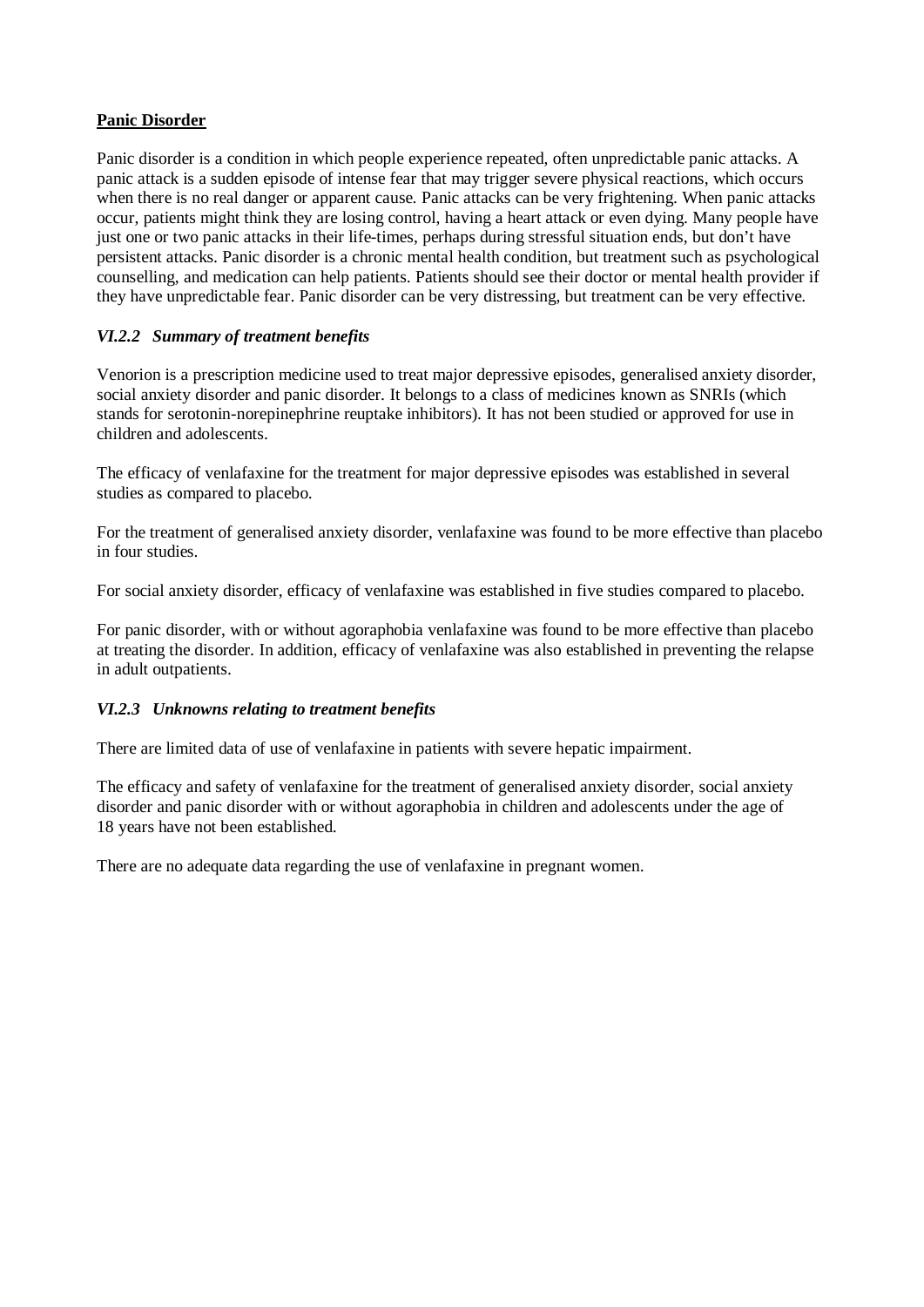# *VI.2.4 Summary of safety concerns*

## **Important identified risks**

| <b>Risk</b>                                                                                                                                                                                                            | What is known                                                                                                                                                                                                   | Preventability                                                                                                                                                                                                                                                                                                                                                   |
|------------------------------------------------------------------------------------------------------------------------------------------------------------------------------------------------------------------------|-----------------------------------------------------------------------------------------------------------------------------------------------------------------------------------------------------------------|------------------------------------------------------------------------------------------------------------------------------------------------------------------------------------------------------------------------------------------------------------------------------------------------------------------------------------------------------------------|
| Symptoms when stopping<br>venlafaxine (discontinuation<br>symptoms or withdrawal<br>syndrome) (Withdrawal<br>syndrome)                                                                                                 | Side effects may occur when<br>stopping venlafaxine<br>(discontinuation symptoms),<br>especially when therapy is<br>stopped suddenly. Some of these<br>side effects may include:<br>dizziness, anxiety, nausea, | Venlafaxine should not be<br>discontinued suddenly. Dose<br>should be reduced gradually.<br>Patients should never stop<br>venlafaxine without first talking<br>to a healthcare provider.                                                                                                                                                                         |
|                                                                                                                                                                                                                        | abnormal dreams, headache,<br>tiredness, irritability, sweating,<br>sleeping problems (insomnia),<br>diarrhoea, seizures (convulsions).                                                                         | If the medication is discontinued,<br>close monitoring for early<br>symptoms of discontinuation is<br>recommended.                                                                                                                                                                                                                                               |
| <b>Increased blood</b><br>pressure/Increased heart rate                                                                                                                                                                | There have been reports of<br>increase in blood pressure during<br>venlafaxine therapy.                                                                                                                         | All patients should be carefully<br>screened for high blood pressure<br>and pre-existing hypertension<br>(high blood pressure) should be<br>controlled before initiation of<br>treatment. Caution is advised in<br>patients with underlying cardiac<br>disease.                                                                                                  |
|                                                                                                                                                                                                                        | Increase in heart rate (feeling of<br>fast heart beat) especially at<br>higher doses can occur during<br>venlafaxine therapy.                                                                                   | Doctor should be informed if the<br>patient develops heart problems<br>such as fast or irregular heart<br>rate, increased blood pressure<br>during venlafaxine therapy.<br>Before starting therapy with<br>venlafaxine the doctor should<br>always be informed if there is any<br>history of high blood pressure,<br>heart problems or abnormal heart<br>rhythm. |
| Lipid effects (elevated<br>cholesterol, elevated triglycerides<br>and diseases with high levels of<br>lipids in the blood) (Lipid effects<br>(elevated cholesterol, elevated<br>triglycerides and<br>hyperlipidaemias) | Clinically relevant increases in<br>serum cholesterol have been<br>reported with venlafaxine<br>treatment.                                                                                                      | Measurement of serum<br>cholesterol levels should be<br>considered during long-term<br>treatment.                                                                                                                                                                                                                                                                |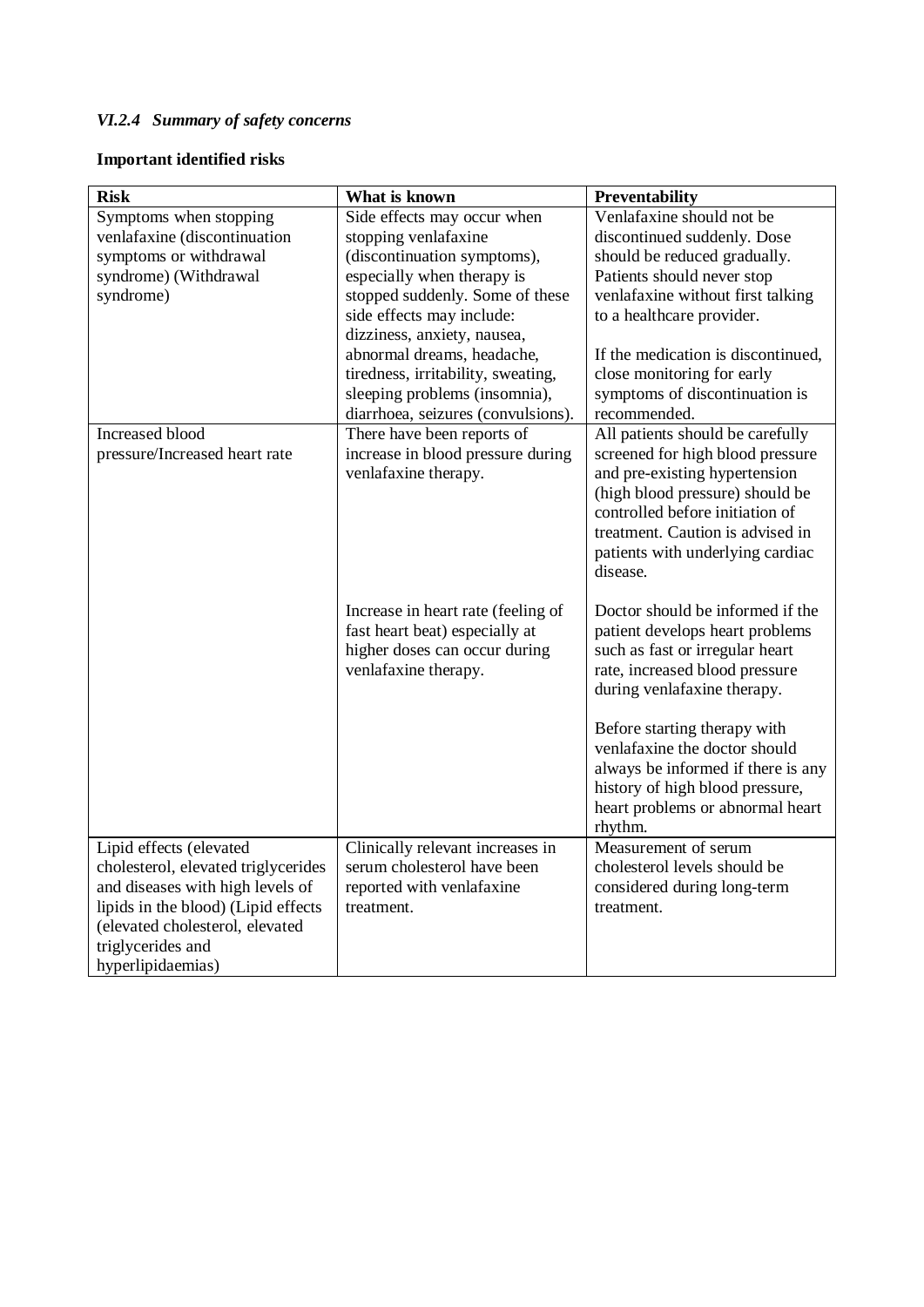| <b>Risk</b>                    | What is known                        | Preventability                      |
|--------------------------------|--------------------------------------|-------------------------------------|
| Low sodium levels or           | Venlafaxine can lower the levels     | Early symptoms of low sodium        |
| (Hyponatraemia)                | of sodium in the blood. Mildly       | levels especially in elderly        |
|                                | low levels may exist without         | patients, in patients taking        |
|                                | symptoms. If severe, symptoms        | diuretics (water pills), and in     |
|                                | can occur including: headache,       | dehydrated patients should be       |
|                                | difficulty concentrating, memory     | closely monitored.                  |
|                                | changes, confusion, weakness         |                                     |
|                                | and unsteadiness on the feet. In     | Before starting therapy with        |
|                                | very severe cases, symptoms can      | venlafaxine the doctor should be    |
|                                | also include: hallucinations         | informed if there is any history of |
|                                | (seeing or hearing things that are   | low sodium levels in blood          |
|                                | not real), fainting, seizures, coma, | (hyponatraemia).                    |
|                                | and even death.                      |                                     |
| Fits/Seizures                  | Fits/seizures may occur during       | Before starting therapy with        |
| (Convulsion)                   | venlafaxine therapy.                 | venlafaxine the doctor should       |
|                                |                                      | always be informed if there is any  |
|                                |                                      | history of fits/seizures.           |
| Serotonin syndrome occurs      | This is a rare disease that          | Doctor should be informed if        |
| because the chemical substance | potentially may cause death. It      | patient is taking, has recently     |
| known as serotonin is          | happens when medicines such as       | taken or might take any other       |
| accumulated in the body        | venlafaxine are taken with certain   | medicines. Doctor should decide     |
| (Serotonin syndrome)           | other medicines. Patients might      | whether patient can take            |
|                                | have serious changes in how the      | venlafaxine with other medicines.   |
|                                | brain, muscles, heart and blood      |                                     |
|                                | vessels, and digestive system        | Patient must not start or stop      |
|                                | work. Some symptoms include:         | taking any medicines, including     |
|                                | restlessness, increase in blood      | those bought without a              |
|                                | pressure, hallucinations (seeing     | prescription and herbal remedies,   |
|                                | and hearing things that are not      | before checking with doctor.        |
|                                | real), diarrhoea, loss of            |                                     |
|                                | coordination, coma, fast heart       |                                     |
|                                | beat, nausea, increased body         |                                     |
|                                | temperature, vomiting, muscle        |                                     |
|                                | stiffness and/or confusion.          |                                     |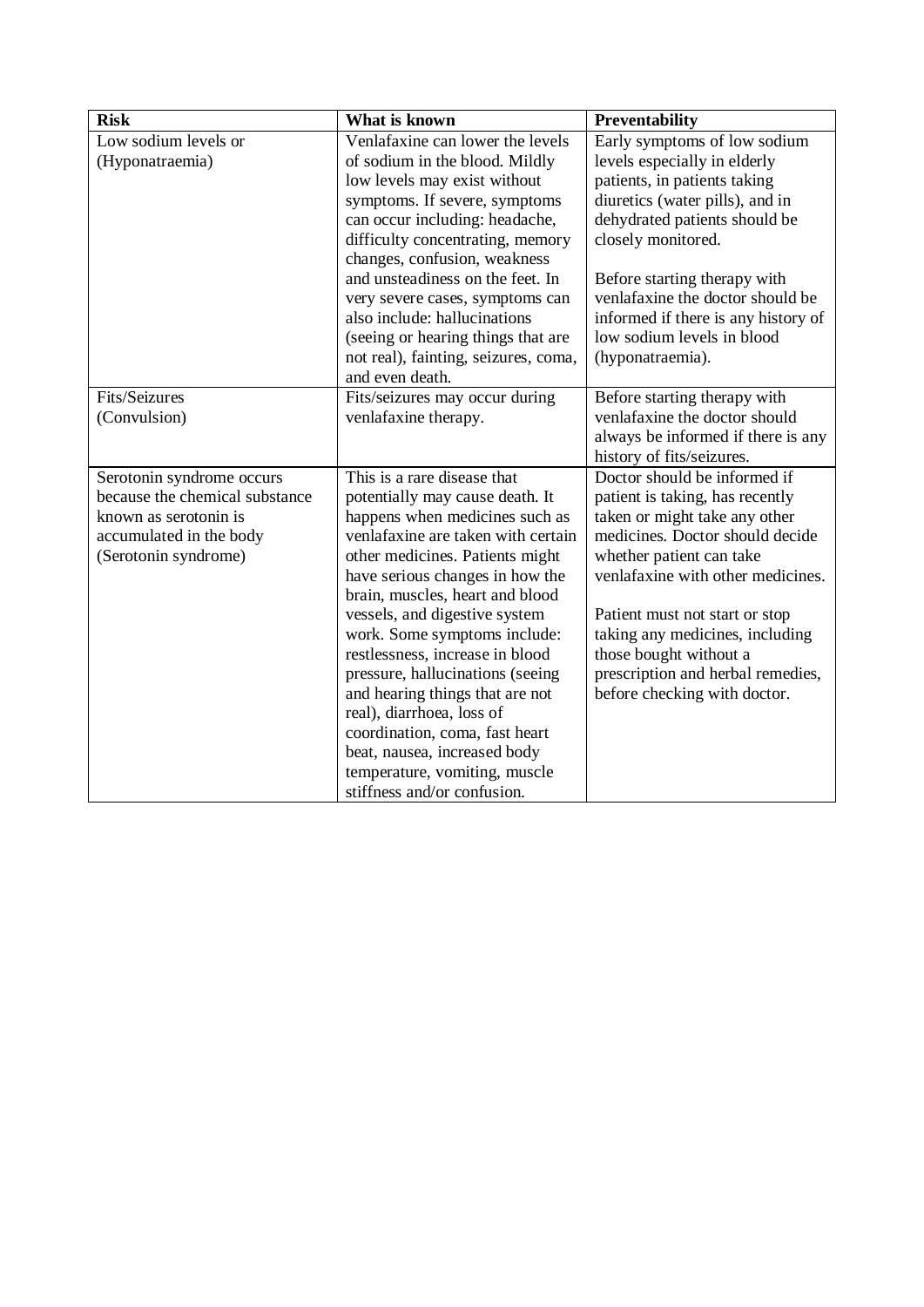| <b>Risk</b>                                                    | What is known                                                         | Preventability                                                       |
|----------------------------------------------------------------|-----------------------------------------------------------------------|----------------------------------------------------------------------|
| Suicidality                                                    | Venlafaxine is not recommended                                        | Early symptoms of suicidality                                        |
|                                                                | for use in children and                                               | should be monitored. Patients and                                    |
|                                                                | adolescents. Patients under 18                                        | caregivers should pay close                                          |
|                                                                | years of age have an increased                                        | attention to any changes,                                            |
|                                                                | risk of side effects, such as                                         | especially sudden changes, in                                        |
|                                                                | suicide attempt and suicidal                                          | mood, behaviours, thoughts, or                                       |
|                                                                | thoughts when they take                                               | feelings, especially when an                                         |
|                                                                | antidepressants including                                             | antidepressant medicine is started                                   |
|                                                                | venlafaxine.                                                          | or when the dose is changed.                                         |
|                                                                |                                                                       | Patients should always keep all                                      |
|                                                                |                                                                       | scheduled follow-up visits with                                      |
|                                                                |                                                                       | the healthcare provider.                                             |
|                                                                |                                                                       |                                                                      |
|                                                                | Some people may be more at risk                                       | Doctor should write prescriptions<br>of venlafaxine for the smallest |
|                                                                | of having suicidal thoughts or<br>actions especially if they have (or | quantity of the medicinal product                                    |
|                                                                | have a family history of) bipolar                                     | consistent with good patient                                         |
|                                                                | illness (also called manic-                                           | management.                                                          |
|                                                                | depressive illness) or if they have                                   |                                                                      |
|                                                                | had suicidal thoughts or actions                                      | Venlafaxine should normally not                                      |
|                                                                | in the past.                                                          | be used in children and                                              |
|                                                                |                                                                       | adolescents under 18 years. The                                      |
|                                                                |                                                                       | doctor should be informed                                            |
|                                                                |                                                                       | immediately if any symptoms                                          |
|                                                                |                                                                       | pertaining to suicide attempt or                                     |
|                                                                |                                                                       | suicide thoughts arise in this age                                   |
|                                                                |                                                                       | group.                                                               |
| Abnormal bruising or bleeding                                  | Medicinal products like                                               | If patients have unusual bleeding                                    |
| such as bruises, nosebleeds,                                   | venlafaxine that inhibit serotonin                                    | or bruising they need to contact                                     |
| gastrointestinal bleeding, blood<br>spots in the skin to life- | uptake may lead to reduced                                            | their healthcare provider right                                      |
| threatening haemorrhages                                       | platelet function. Bleeding events<br>ranging from ecchymoses         | away.                                                                |
| (Abnormal bleeding:                                            | (bruising), haematomas,                                               |                                                                      |
| ecchymoses, haematomas,                                        | epistaxis, and petechiae to                                           |                                                                      |
| epistaxis, and petechiae to life-                              | gastrointestinal and life-                                            |                                                                      |
| threatening haemorrhages)                                      | threatening haemorrhages may                                          |                                                                      |
|                                                                | occur. The risk of haemorrhage                                        |                                                                      |
|                                                                | may be increased in patients                                          |                                                                      |
|                                                                | taking venlafaxine. Venlafaxine                                       |                                                                      |
|                                                                | should be used cautiously in                                          |                                                                      |
|                                                                | patients predisposed to bleeding,                                     |                                                                      |
|                                                                | including patients receiving                                          |                                                                      |
|                                                                | anticoagulants like warfarin and                                      |                                                                      |
|                                                                | platelet inhibitors.                                                  |                                                                      |
| Use of venlafaxine with other                                  | Medicines used to treat                                               | The patient should always inform                                     |
| medicines that can increase the                                | depression can have a higher                                          | the doctor about all medicines                                       |
| levels of a substance in the body                              | effect when administered with                                         | he/she is taking before starting                                     |
| known as serotonin (Interactions                               | other medicines that increase the                                     | treatment with venlafaxine.                                          |
| with other drugs: Monoamine                                    | levels of serotonin in the body.                                      | Patients should not start new                                        |
| oxidase inhibitors (MAOIs),                                    |                                                                       | medicines without first checking                                     |
| serotonergic agents)                                           |                                                                       | with their healthcare provider.                                      |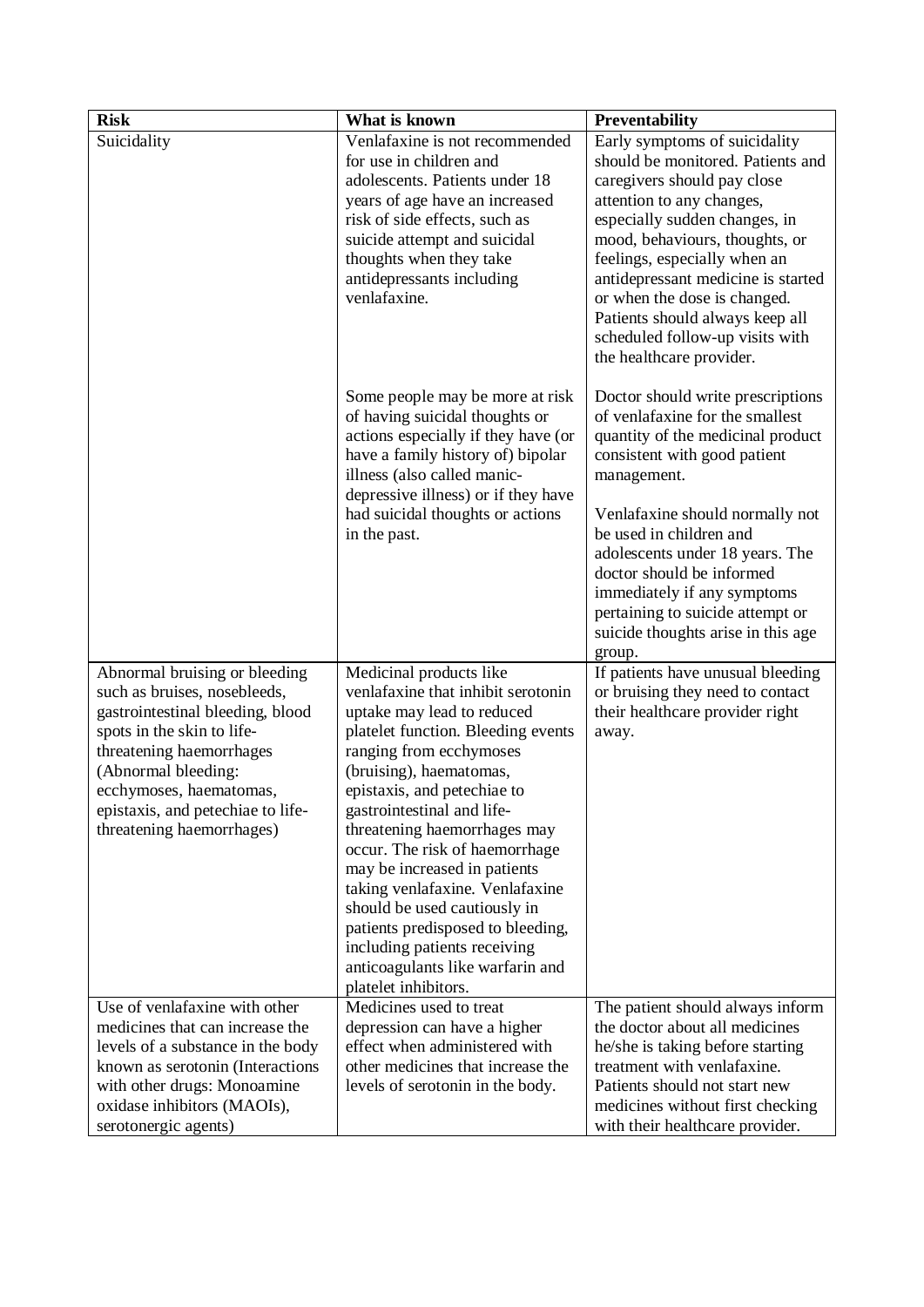| <b>Risk</b>                                                                                                                                                                                                                                                              | What is known                                                                                                                                                                                                                                                                                                                                                                                                                                                                                                                                                                                                                | Preventability                                                                                                                                                                                                                                                                                                                                                                                                                                                                                                                                                     |
|--------------------------------------------------------------------------------------------------------------------------------------------------------------------------------------------------------------------------------------------------------------------------|------------------------------------------------------------------------------------------------------------------------------------------------------------------------------------------------------------------------------------------------------------------------------------------------------------------------------------------------------------------------------------------------------------------------------------------------------------------------------------------------------------------------------------------------------------------------------------------------------------------------------|--------------------------------------------------------------------------------------------------------------------------------------------------------------------------------------------------------------------------------------------------------------------------------------------------------------------------------------------------------------------------------------------------------------------------------------------------------------------------------------------------------------------------------------------------------------------|
| Abnormal elevated or irritable<br>mood (Mania/Hypomania)                                                                                                                                                                                                                 | Mania is a condition in which a<br>person feels and acts very<br>excited, irritable or agitated for a<br>prolonged period. In extreme<br>cases, it may also include<br>dramatic symptoms like<br>hallucinations (perception of<br>something that is not really<br>there), delusion of grandeur,<br>suspiciousness, aggression, or a<br>preoccupation with thoughts and<br>schemes that may lead to self-<br>neglect. In some people, it may<br>show up primarily as catatonic<br>behaviour (immobility and<br>unresponsiveness to the<br>surrounding world). Milder<br>degrees of mania are sometimes<br>called 'hypomania'. | Venlafaxine should be used<br>cautiously in patients with mood<br>disorders or a history or family<br>history of bipolar disorder.<br>Doctor should be informed<br>immediately if the patient<br>develops hyperactivity or<br>euphoria (feeling unusually<br>overexcited) during venlafaxine<br>therapy.                                                                                                                                                                                                                                                           |
| Skin reactions that can progress<br>to produce a disease known as<br>Stevens-Johnson or toxic<br>epidermal necrolysis (Severe<br><b>Cutaneous Adverse Reactions</b><br>including Stevens-Johnson<br>Syndrome, Erythema<br>Multiforme, and Toxic Epidermal<br>Necrolysis) | Stevens-Johnson syndrome and<br>toxic epidermal necrolysis are<br>severe diseases characterised by<br>extensive blisters, high fever,<br>sloughing and painful skin. If<br>very severe, they can sometimes<br>be life threatening and may be<br>fatal.                                                                                                                                                                                                                                                                                                                                                                       | Early symptoms of skin reactions<br>should be monitored; patient<br>should contact a health care<br>provider.                                                                                                                                                                                                                                                                                                                                                                                                                                                      |
| Allergic reaction known as<br>(Anaphylaxis)                                                                                                                                                                                                                              | Anaphylaxis is an allergic<br>reaction that can range from mild<br>to life-threatening. Patients with<br>mild case may only experience<br>itching, but more severe cases<br>can progress to extreme difficulty<br>in breathing and unconsciousness<br>and can be fatal.                                                                                                                                                                                                                                                                                                                                                      | Early symptoms of anaphylaxis<br>should be monitored; patient<br>should contact a health care<br>provider.                                                                                                                                                                                                                                                                                                                                                                                                                                                         |
| Abnormality in the<br>electrocardiogram known as QT<br>prolongation/Torsade de Pointes<br>(TdP)                                                                                                                                                                          | QT prolongation is an<br>abnormality in the heart's<br>electrical system. Although it<br>doesn't produce symptoms, it<br>sometimes progresses to Torsade<br>de Pointes an abnormal very fast<br>and dangerous heart rhythm.<br>Torsades de pointes may cause<br>persistent palpitations (a<br>sensation of fluttering or<br>pounding in the chest or loss of<br>consciousness) and can be fatal.                                                                                                                                                                                                                             | Use of venlafaxine in patients<br>with cardiac conduction problems<br>should be avoided. Patients<br>should undergo a prompt medical<br>evaluation for any palpitations<br>(feeling of the heart fluttering or<br>racing).<br>Doctor should be informed if the<br>patient is taking medicines that<br>can affect the heart rhythm such<br>as antiarrhythmics like quinidine<br>(used to treat abnormal heart<br>rhythm), antibiotics like<br>erythromycin or moxifloxacin<br>(used to treat bacterial infections)<br>or antihistamines (used to treat<br>allergy). |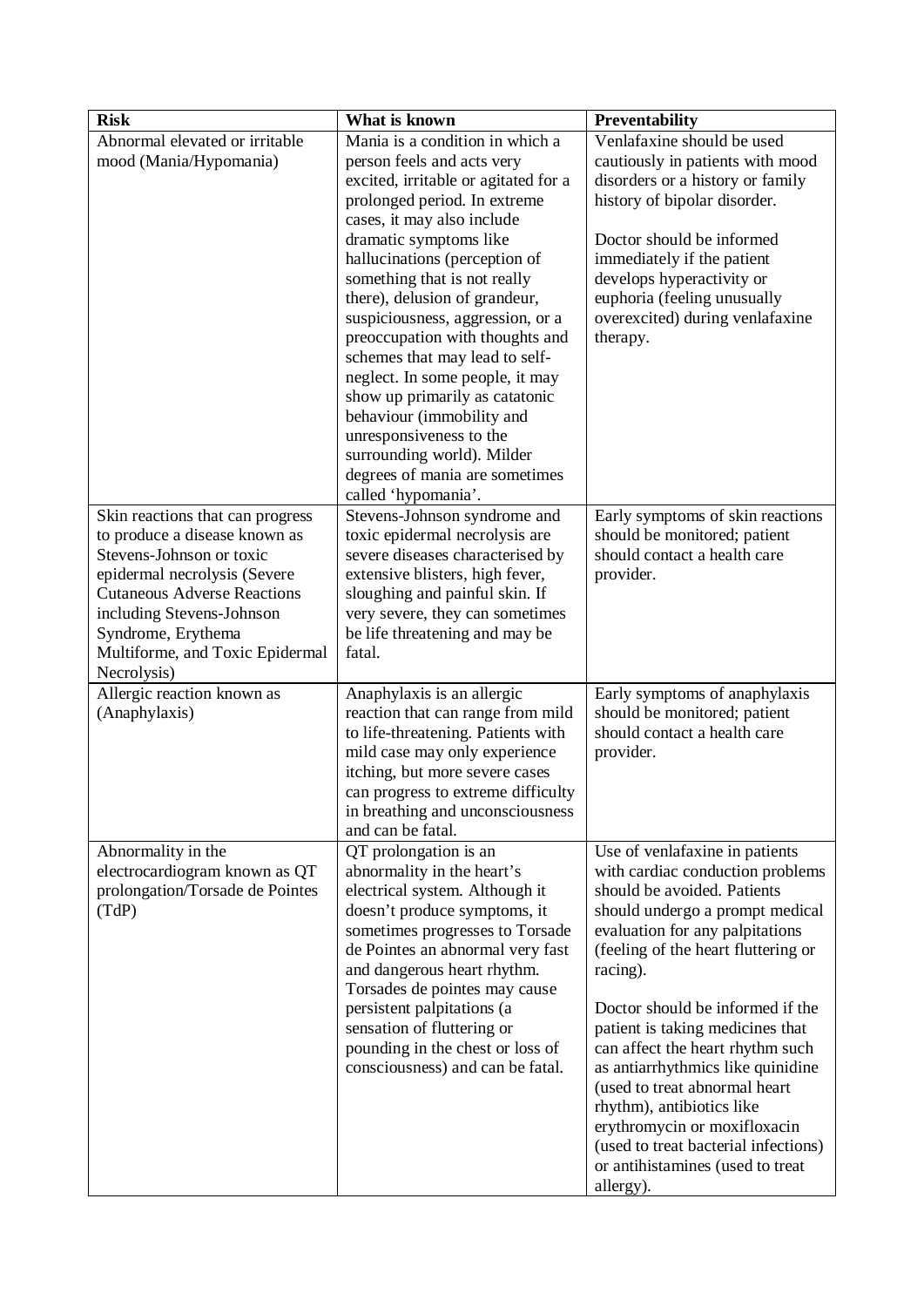| <b>Risk</b>                      | What is known                       | Preventability                      |
|----------------------------------|-------------------------------------|-------------------------------------|
| Increased pressure in the eye or | Angle closure glaucoma is a type    | Before starting treatment with      |
| (Angle closure glaucoma)         | of glaucoma, which an increase      | venlafaxine doctor should be        |
|                                  | of the pressure in the eye that can | informed if patient has any eye     |
|                                  | result in optic nerve damage and    | problem, such as certain kind of    |
|                                  | partial or complete loss of vision. | glaucoma (increased pressure in     |
|                                  | Some possible symptoms              | the eye).                           |
|                                  | of angle closure glaucoma           |                                     |
|                                  | include eye pain (sometimes         | Also the doctor should be           |
|                                  | accompanied by nausea and           | informed if the patient develops    |
|                                  | vomiting), sudden onset of vision   | eye problems, such as blurred       |
|                                  | problems (which may be more         | vision, dilated pupils after taking |
|                                  | noticeable in low light), blurred   | venlafaxine.                        |
|                                  | vision, halos around lights and     |                                     |
|                                  | reddening of the eye.               |                                     |

## **Important potential risks**

| <b>Risk</b>                    | What is known (Including reason why it is considered a potential         |
|--------------------------------|--------------------------------------------------------------------------|
|                                | risk)                                                                    |
| Ischaemic cardiac events       | Ischemic heart disease (IHD) is a disease where there is not adequate    |
|                                | blood supply to the heart. Patients with depression tend to have         |
|                                | unhealthy behaviours that increase the risk for the disease. Although    |
|                                | there is currently no definitive evidence that antidepressant use causes |
|                                | IHD, patients should be aware of the condition.                          |
| <b>Diabetes</b>                | Diabetes is a disease characterised by high blood sugar. Mild diabetes   |
|                                | may not cause any symptoms, but still can do damage to important         |
|                                | body organs. Patients who experience symptoms may notice                 |
|                                | increased thirst, unusually frequent urination, extreme hunger,          |
|                                | unexplained weight loss, fatigue, blurred vision, slow-healing sores,    |
|                                | or frequent infections (especially infections of the gums, skin, vagina  |
|                                | and bladder). Although, there is currently no definitive evidence that   |
|                                | antidepressant use causes diabetes, patients should be aware of the      |
|                                | condition.                                                               |
| Aggression including homicidal | Antidepressants may produce agitation and aggression in depressed        |
| behaviour                      | patients.                                                                |

# **Missing information**

| <b>Risk</b>                   | What is known                                                      |
|-------------------------------|--------------------------------------------------------------------|
| Limited information on use in | No specific dose adjustments of venlafaxine are considered         |
| elderly patients              | necessary based on patient age alone. However, caution should be   |
|                               | exercised in treating the elderly due to the possibility of renal  |
|                               | impairment and other changes occurring with aging. The lowest      |
|                               | effective dose should always be used, and patients should be       |
|                               | carefully monitored when an increase in the dose is required.      |
| Limited information on use in | The efficacy and safety of venlafaxine for other indications in    |
| children                      | children and adolescents under the age of 18 have not been         |
|                               | established.                                                       |
| Limited information on use in | There are no adequate data from the use of venlafaxine in pregnant |
| pregnant or lactating women   | women. Studies in animals have shown reproductive toxicity. The    |
|                               | potential risk for humans is unknown. Venlafaxine must only be     |
|                               | administered to pregnant women if the expected benefits outweigh   |
|                               | any possible risk. Women should inform the doctor before starting  |